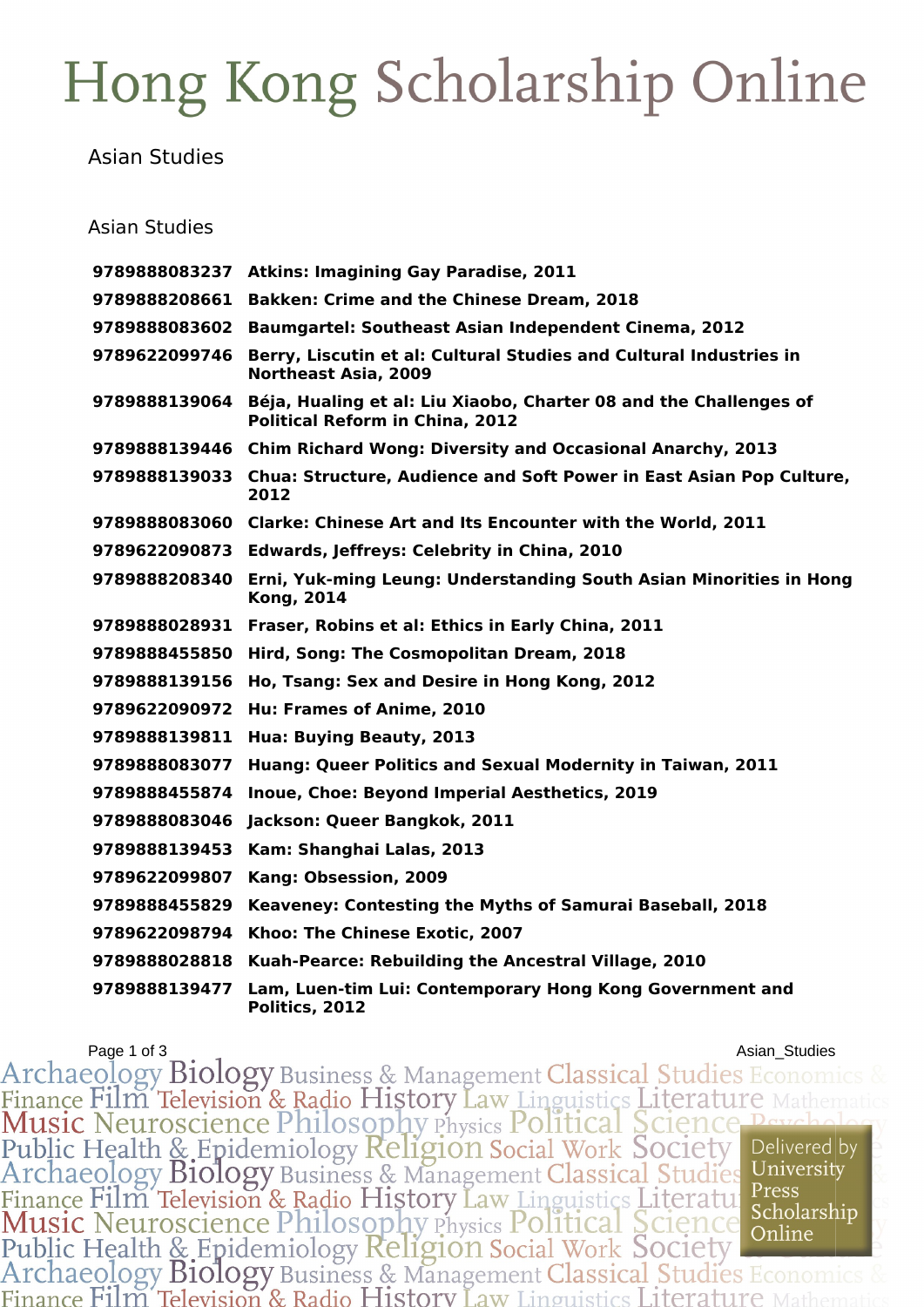## Hong Kong Scholarship Online

| 9789888083282 | Lam, Scott: Gaming, Governance and Public Policy in Macao, 2011           |
|---------------|---------------------------------------------------------------------------|
| 9789888028801 | Lee: Nurturing Pillars of Society, 2011                                   |
| 9789622099944 | Li: The Soul of Beijing Opera, 2010                                       |
| 9789622099906 | Lim: Forgotten Souls, 2011                                                |
| 9789888028412 | Louie: Hong Kong Culture, 2010                                            |
| 9789888083459 | Ma: Desiring Hong Kong, Consuming South China, 2011                       |
| 9789622092020 | Ma: Population and Society in Contemporary Tibet, 2011                    |
| 9789888139231 | Milner Davis, Chey: Humour in Chinese Life and Culture, 2013              |
| 9789888139576 | O'Connor: Islam in Hong Kong, 2012                                        |
| 9789888139767 | Rademacher, Sivaramakrishnan: Ecologies of Urbanism in India, 2013        |
| 9789888028405 | Roberts: Friendship in Art, 2010                                          |
| 9789888028450 | Ryan, Slethaug: International Education and the Chinese Learner,<br>2010  |
| 9789888455973 | <b>Schak: Civility and Its Development, 2018</b>                          |
| 9789622099180 | Siu, Ku: Hong Kong Mobile, 2009                                           |
| 9789622099692 | Siu: Merchants' Daughters, 2010                                           |
| 9789622098671 | Spencer-Oatey: e-Learning Initiatives in China, 2007                      |
| 9789888083701 | <b>Suganuma: Contact Moments, 2012</b>                                    |
| 9789888028832 | Sussman: Return Migration and Identity, 2010                              |
| 9789888083015 | <b>Tang: Conditional Spaces, 2011</b>                                     |
| 9789888028146 | Topley, DeBernardi: Cantonese Society in Hong Kong and Singapore,<br>2011 |
|               | 9789888139316 Vadaketh: Floating on a Malayan Breeze, 2012                |
| 9789888208265 | Wang-Ngai, Lovrick: Chinese Opera, 2013                                   |
| 9789622098596 | Wee: The Asian Modern, 2007                                               |
|               | 9789888139606 Witchard: Lao She in London, 2012                           |
|               | 9789888455928 Wong, Chiu: Christian Women in Chinese Society, 2018        |
| 9789622099128 | Wu: Discourses of Cultural China in the Globalizing Age, 2008             |
| 9789888028122 | Xiao: Dialogue, 2010                                                      |
| 9789622099876 | Yau: As Normal as Possible, 2010                                          |
| 9789888208173 | Yeh: The Happy Hsiungs, 2014                                              |
| 9789622099425 | Yip: Suicide in Asia, 2008                                                |
|               | 9789888139972 Yue, Tang: Scribes of Gastronomy, 2013                      |

Page 2 of 3<br>Archaeology Biology Business & Management Classical Studies Economics 8 Finance Film Television & Radio History Law Linguistics Literature Math Public Health & Epidemiology Religion Social Work Society<br>Archaeology Biology Business & Management Classical Studies Delivered by University Finance Film Television & Radio History Law Linguistics Literatu<br>Music Neuroscience Philosophy Physics Political Science Scholarship<br>Public Health & Epidemiology Religion Social Work Society<br>Archaeology Biology Business & Press Scholarship Finance Film Television & Radio History Law Linguistics Literature 1